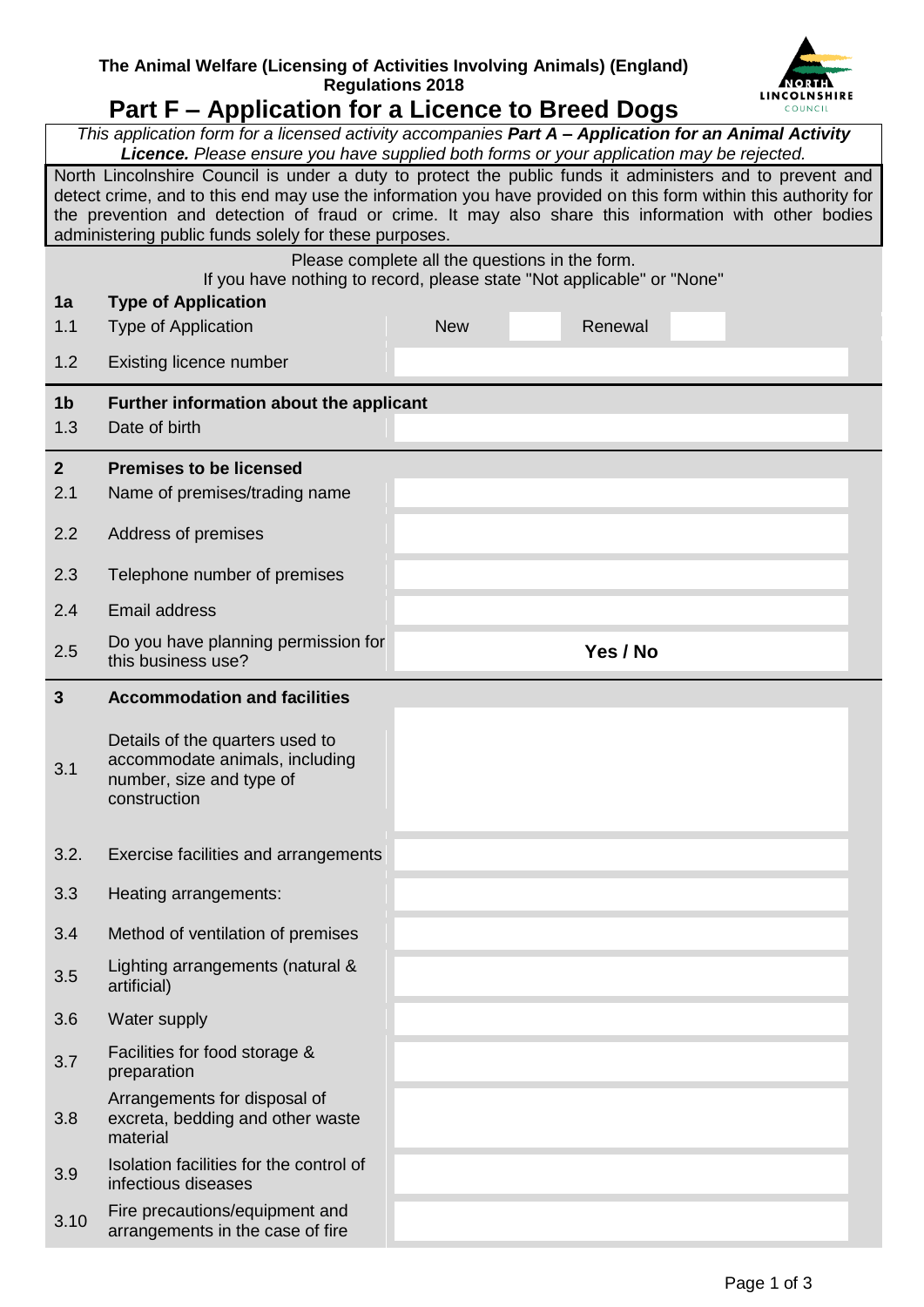| 3.11                    | Do you keep and maintain a register<br>of animals?        | Yes / No                                                  |  |  |
|-------------------------|-----------------------------------------------------------|-----------------------------------------------------------|--|--|
| 3.12                    | How do you propose to minimise<br>disturbance from noise? |                                                           |  |  |
| $\overline{4}$          | Animals to be accommodated                                |                                                           |  |  |
| 4.1                     | <b>Wholly Indoors</b>                                     | Combination of<br>Wholly outdoors<br>outdoors and indoors |  |  |
| 4.2                     | Breeds of dogs concerned                                  |                                                           |  |  |
| 4.3                     | Number of bitches kept                                    |                                                           |  |  |
| 4.4                     | Owned by the<br>applicant                                 | Co-owned by the<br>On breeding terms<br>applicant         |  |  |
| 4.5                     | Provide details of the ages of<br>bitches kept.           |                                                           |  |  |
| 4.6                     | Number of studs kept                                      |                                                           |  |  |
| 4.7                     | Owned by the<br>applicant                                 | Co-owned by the<br>On breeding terms<br>applicant         |  |  |
| 4.8                     | Provide details of the ages of the<br>studs kept          |                                                           |  |  |
| $\overline{\mathbf{5}}$ | <b>Veterinary surgeon</b>                                 |                                                           |  |  |
| 5.1                     | Name of usual veterinary surgeon                          |                                                           |  |  |
| 5.2                     | Company name                                              |                                                           |  |  |
| 5.3                     | <b>Address</b>                                            |                                                           |  |  |
| 5.4                     | Telephone number                                          |                                                           |  |  |
| 5.5                     | <b>Email address</b>                                      |                                                           |  |  |
| 6a                      | <b>Emergency key holder</b>                               |                                                           |  |  |
| 6.1                     | Do you have an emergency key<br>holder?                   | Yes / No<br>If no, go to 7.1                              |  |  |
| 6.2                     | Name                                                      |                                                           |  |  |
| 6.3                     | Position/job title                                        |                                                           |  |  |
| 6.4                     | Address                                                   |                                                           |  |  |
| 6.5                     | Daytime telephone number                                  |                                                           |  |  |
| 6.6                     | Evening/other telephone number                            |                                                           |  |  |
| 6.7                     | <b>Email address</b>                                      |                                                           |  |  |
| 6.8                     | Add another person?                                       | Yes / No<br>If no, go to 7.1                              |  |  |
| 6b<br>6.10              | <b>Emergency key holder 2</b><br>Name                     |                                                           |  |  |
| 6.11                    | Position/job title                                        |                                                           |  |  |
| 6.12                    | Address                                                   |                                                           |  |  |
| 6.13                    | Daytime telephone number                                  |                                                           |  |  |